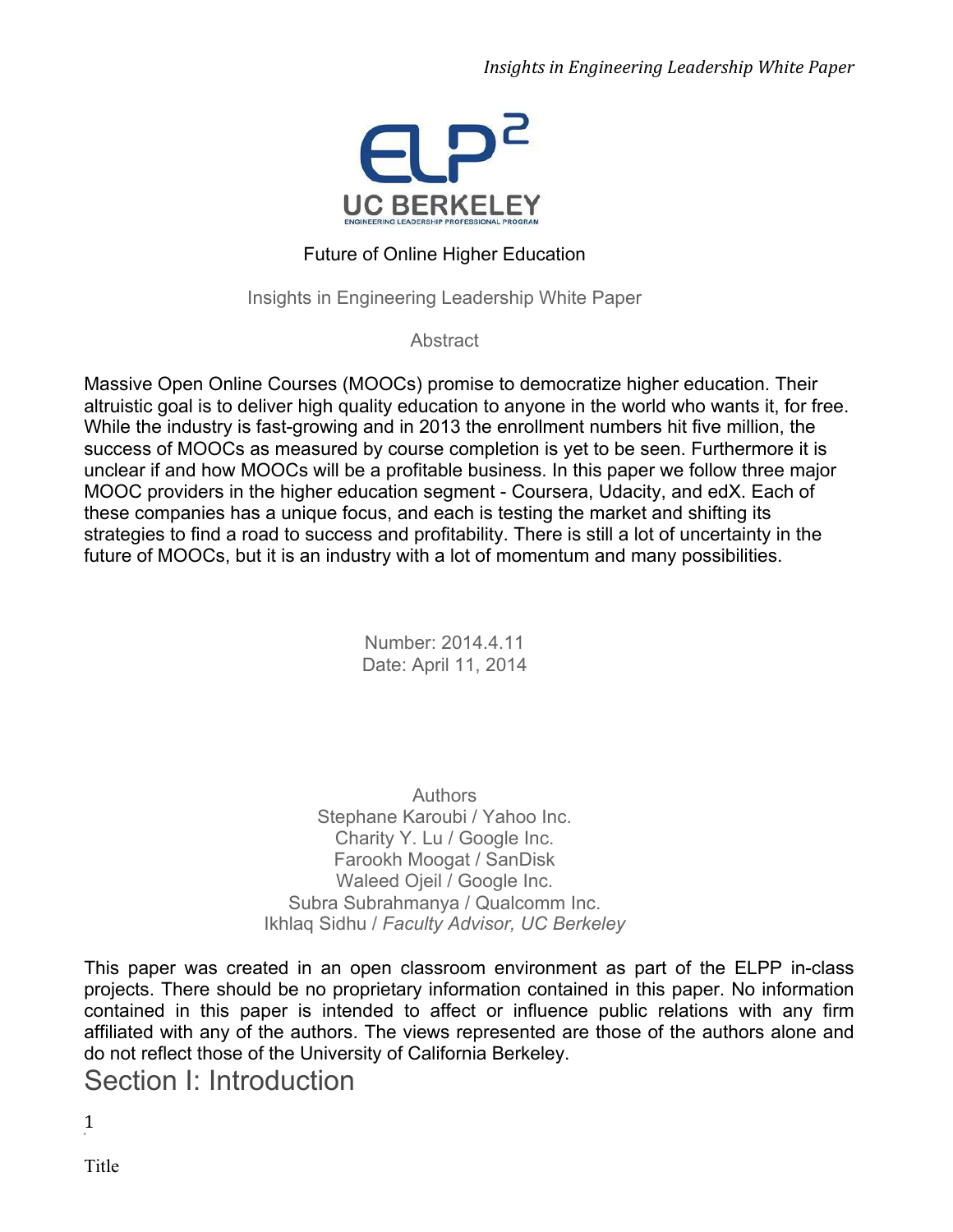The technology to offer courses online, or free, is not new. MIT OpenCourseWare started offering MIT courses online for free in 2002<sup>1</sup>. However, these courses were unidirectional, and the course material was text only. The professors published slides, lecture notes, and problem sets. The students worked on the homework and there was no interaction with the other students or the professor.

Present day, Massive Open Online Courses (MOOCs) are different. They are high quality education made to scale. Lectures are recorded in specialized studios that maximizes sound and illustration clarity<sup>2</sup>. Students interact with the course and other students in a number of ways, including homework submission, project feedback, peer-to-peer or automatic grading, and student forums. MOOC providers can even virtually proctor exams and issue verified certificates to students who complete the course.

Although the MOOC movement for higher education only started in 2012, it is quickly gaining momentum. The total MOOC enrolment in 2013 is estimated at between 3.6 million and 5 million<sup>3</sup>. Three major companies are emerging as leaders in this sector: Udacity, Coursera, and edX. While they all want to provide high quality higher education to the masses, each has a different focus.

MOOCs face many challenges. One major difficulty is a low course completion rate. A recent study found that only 7% of the students in MOOCs actually finish the course<sup>4</sup>. Another obstacle is in building and sustaining an intellectual community. Due to the lack of inperson interaction between the students and the professor, or among the students, some subjects suffer greatly from the lack of open debate and discussions. (Graph from http://www.katyjordan.com/



**COMPLETION RATES AND ASSESSMENT TYPE . COMPLETION RATES AND COURSE LENGTH . BROWSE AND COMPARE ALL DATA** 

Auto and peer grading Auto grading only Peer grading only Unknown

MOOCproject.html. Each point represents completion rate and enrollment number for a

 

<sup>1</sup> http://ocw.mit.edu/about/our-history/

<sup>&</sup>lt;sup>2</sup> http://www.quora.com/Udacity/How-are-Udacity-videos-recorded

<sup>3</sup> ITC Network

<sup>4</sup> FastCompany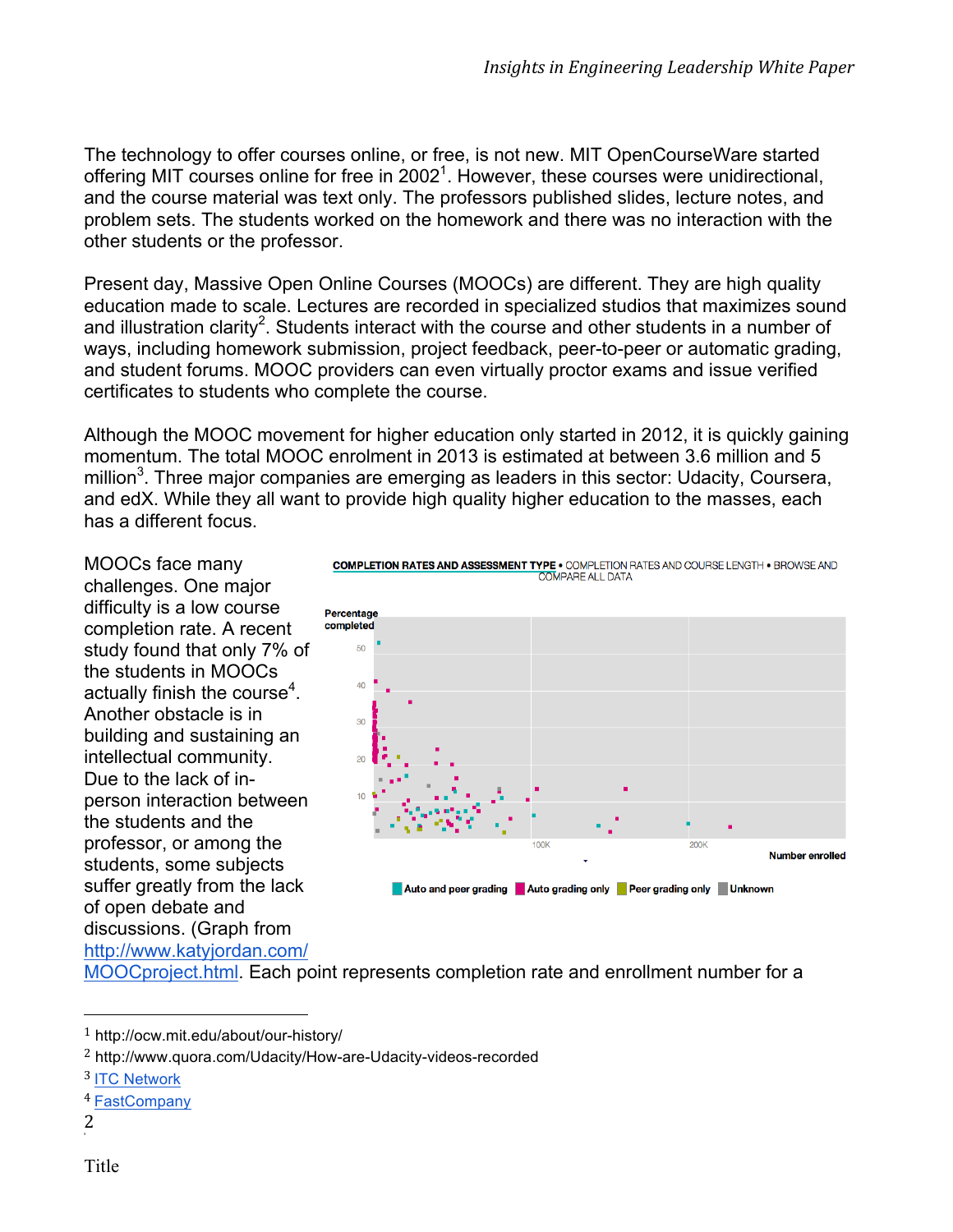unique course.)

University partnership is an integral part of the MOOCs movement. But the model under which MOOCs and universities can best cooperate is still being tested. Regular university courses already heavily use the internet for course administration, correspondence, and even peer-to-peer help forums. Now, universities have the opportunity to lower the cost of offering courses by using MOOCs. However, it is unclear what student population can be best served by this model, and how the role of the professor will change. Furthermore, according to Andrew Kelly, the director of the Center on Higher Education Reform at the American Enterprise Institute, the majority of people who sign up for MOOCs already have a bachelor's degree. "The sort of simplistic suggestion that MOOCs are going to disrupt the entire education system is very premature," he says.

Companies are eager to use MOOCs to deliver training material to their workforce. Corporate training is a big market. Human resources research firm Bersin by Deloitte reports that companies spend anywhere from \$200-\$3,000 per employee, per year on training. The global market for employee training is valued at \$135 billion, or \$62 billion in the U.S. alone.<sup>5</sup> In addition to corporate training, companies also want to use MOOCs to establish a reliably high quality hiring pipeline. It stretches beyond the traditional college recruiting and gives firms the ability to source from a more international and geographically diverse candidate pool.

# Section II: Existing Market

All MOOCs platforms offer the basic course material for free, but will charge the student for "premium services" such as certification. We will discuss how Udacity, Coursera, and edX are testing the market, and how they will make money.

# **Udacity**

Udacity grew out of Stanford online computer science courses. Udacity is a for-profit organization that focuses on computer science and technology courses.

### **San Jose University Experiment**

 

In January of 2013, Udacity partnered with San Jose University to pilot five entry-level and remedial courses entirely online for college credit. In this model, Udacity offers a completely online alternative to the university's standard curriculum. State universities are very interested in this setup, because the online model drastically reduces the cost of offering

<sup>5</sup> http://upstart.bizjournals.com/companies/innovation/2013/11/23/coursera-eyes-corporate-educationmarket.html?page=all

<sup>3</sup>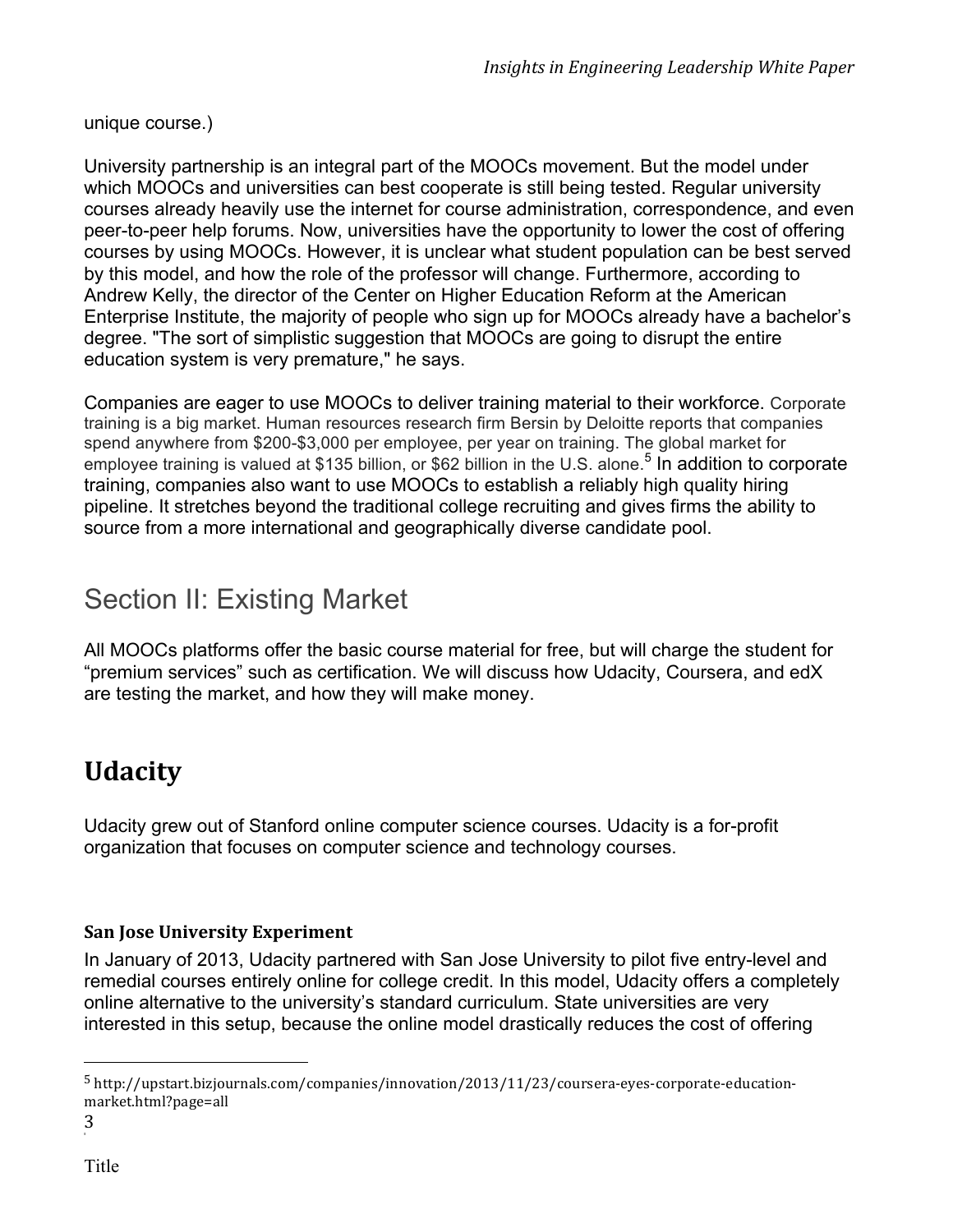courses. However, the San Jose University partnership was suspended in July of 2013 because in all five courses, more than half of the students failed their final exams. In one class, 75% of the class failed the final exam.<sup>6</sup>

The exact reason for the high failure rate is not clear, but school officials and Sebastian Thrun, Udacity's co-founder, think it's because the students are not academically prepared for this delivery format. "These were students from difficult neighborhoods, without good access to computers, and with all kinds of challenges in their lives," he says. "It's a group for which this medium is not a good fit."<sup>7</sup>

Udacity was initially torn between collaborating with universities and working outside the university system. This experiment helped them understand MOOCs cannot easily replace remedial courses, where students need extra help to stay engaged. In future university partnerships, they focused on a more mature student body (graduate degrees and professionals).

### **Sponsored-course Model**

Starting in late 2012, Udacity partnered with companies like Google, Autodesk, and Nvidia to build curriculums to teach people how to program on their application programming interfaces (APIs). For example, Google wants to attract developers to its chrome and android platforms, and partnering with Udacity is the perfect way to train this workforce. The companies pay to produce the classes, and they pledge to recognize certificates awarded by Udacity for the purpose of employment. "At the end of the day, the true value proposition of education is employment," Thrun said in an interview<sup>8</sup>.

A major outgrowth of the sponsored-course model is the recently announced partnership with Georgia Institute of Technology and AT&T. In March of 2014, Udacity announced a partnership with Georgia Institute of Technology to offer a Masters of Science degree for less than \$7,000, less than 1/7th of the out-of-state tuition for the same program. In this partnership, Georgia Tech is in charge of admitting students into the program and degree granting. The lectures are produced by Georgia Tech professors. It is the first accredited degree to be awarded by the MOOC delivery platform. AT&T is sponsoring the program by putting up \$2 million in seed capital. AT&T sees this partnership as an "AT&T deal" because they plan to send a large number of its employees through the program, as well as tapping into its graduates for a fresh new pool of well-trained engineers.

 6

http://www.slate.com/blogs/future\_tense/2013/07/19/san\_jose\_state\_suspends\_udacity\_online\_classes\_after\_stu dents fail final.html

<sup>7</sup> http://www.fastcompany.com/3021473/udacity-sebastian-thrun-uphill-climb

<sup>8</sup> http://www.fastcompany.com/3021473/udacity-sebastian-thrun-uphill-climb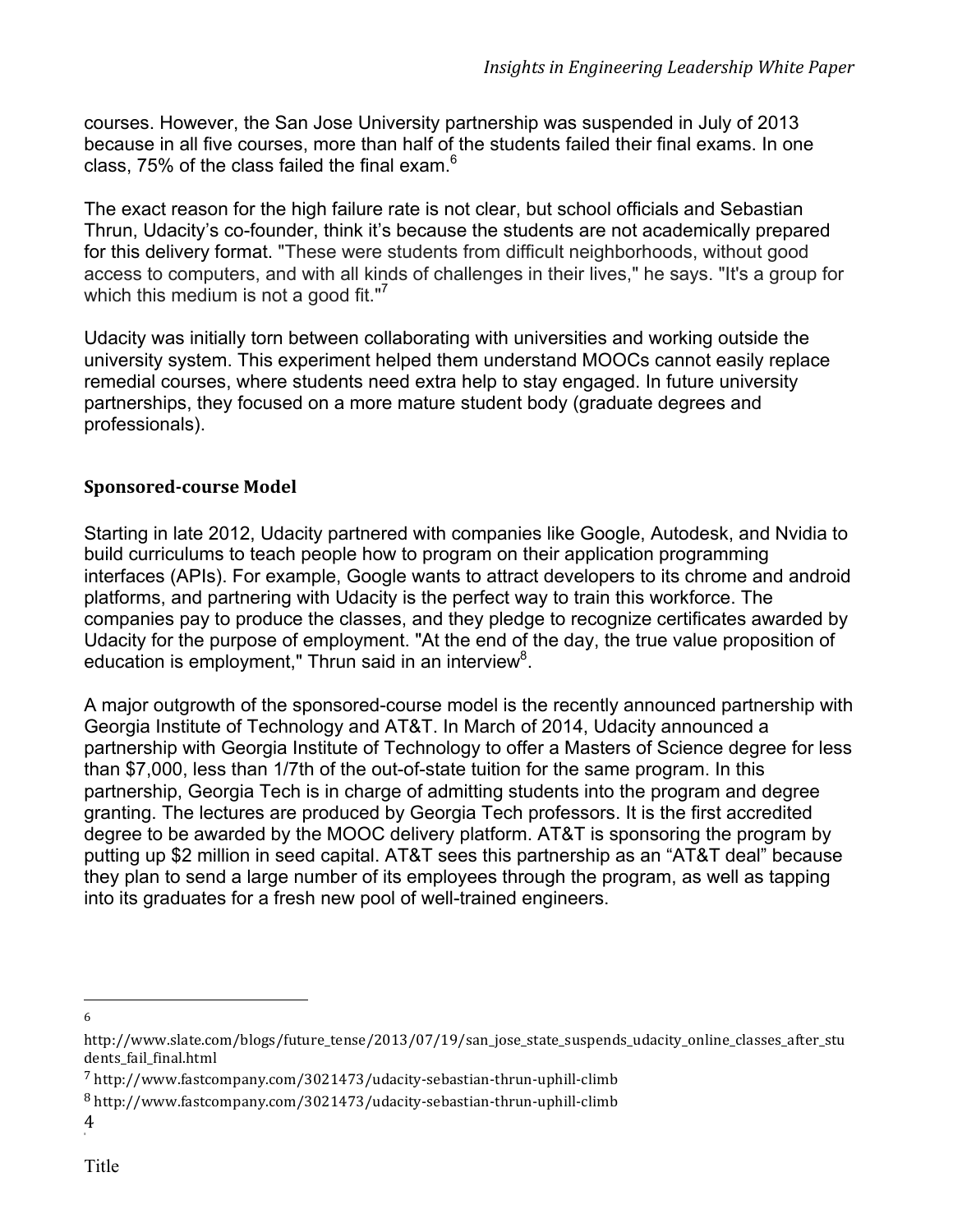#### **Monthly Subscription Model**

Initially, Udacity charged students \$89 for a verified certification at course completion time. However, Udacity recently went to a monthly subscription model and is now charging \$150 per course per month. The subscription fee covers certificates, as well as projects, project feedback, code reviews, and coaching. This fee structure should strengthen student engagement, because students are essentially re-committing to the course every month.

#### **Potential Competitors**

If Udacity's degree granting program with Georgia Tech succeeds, Udacity will come into direct competition with traditional universities. As it stands, Udacity is already in competition with for-profit online and offline schools such as the University of Phoenix, ITT Tech, and continuing studies and professional education programs such as UC Extension and Stanford Continuing Studies.

Udacity's edge over the traditional university degree programs is its lower cost. Partnership with brand-name universities and companies offers it an edge over the for-profit schools such as University of Phoenix.

### **Coursera**

Coursera is a for-profit company founded by Stanford professors Andrew Ng and Daphne Koller. The company started in April 2012 and initially had four university partners: Stanford, Princeton, University of Michigan, and University of Pennsylvania.

Coursera is a platform company. The course content on Coursera is provided by the universities. Coursera provides participating universities a list of potential ways to generate revenue, including verified certification fees, introducing students to potential employers and recruiters (with student consent), tutoring, sponsorships and tuition fees.

#### **Multidisciplinary**

Coursera's focus is on partnering with elite universities around the world and hosting the world's expert knowledge. To date, they have a total of 108 university or institutional partners, 6.3 million students in enrollment, and 600 courses in 13 different languages. Coursera courses cover a very wide range of subjects, including Arts, Economics, Law, Math, Medicine, and Music.

#### **Certification**

Similar to Udacity, Coursera also started off with the basic model of offering per-course verified certificates. Coursera offers proctored exams via ProctorU, a live online proctoring service that connects proctors and students via webcam. In September of 2013, they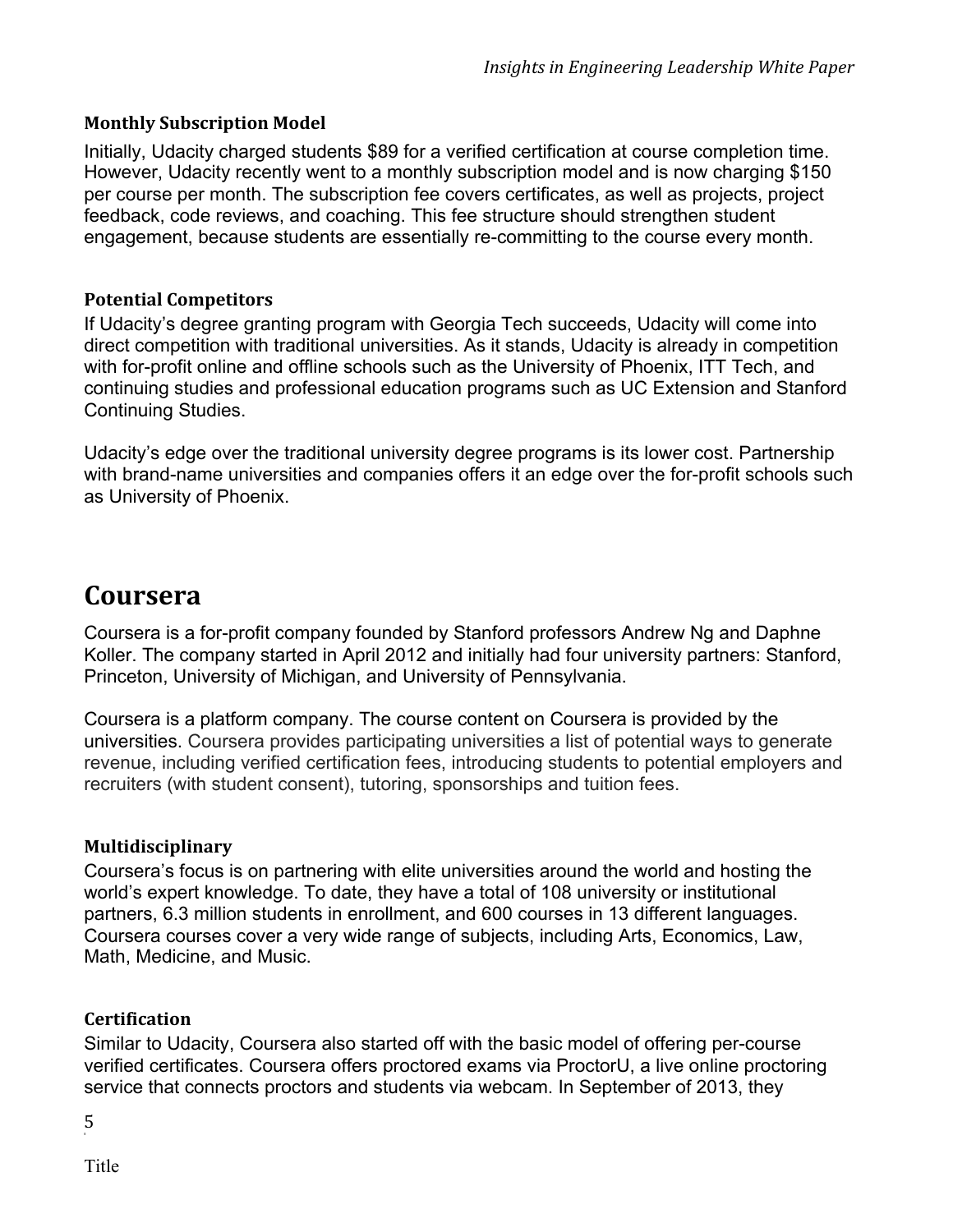announced they had earned \$1 million in revenue from this program.<sup>9</sup> This signature track model was later expanded to "Specializations" in January 2014. Specializations is a multicourse certification program that combines courses from top institutions in the world. A student can earn a specialization certificate in areas such as Cybersecurity, Systems Biology, and Mobile Cloud Computing with Android.

#### **Global Content, Global Audience**

Coursera hosts courses in many different languages. In this way, Coursera offers the top experts in any field anywhere in the world a platform to teach the world. For example, there is a class on ancient Chinese literature class taught by a Chinese scholar, in Chinese. Coursera is also translating the course content into multiple languages via a Global Translation Partners program, which they announced in May of 2013. Coursera's long-term goal is to have their platform localized to global audiences. In October of 2013, Coursera teamed up with the US State Department to create "Learning Hubs" all around the world.<sup>10</sup> Learning Hubs are places students can go to get Internet access to free courses supplemented by weekly in-person class discussions with local teachers or facilitators.

### **Corporate Partnership**

In June 2013 Yahoo! set up a program to sponsor its employees to take class through Coursera. Continued education is important in the technology sector because the pace of innovation is fast. In this partnership, Coursera supplied the content and the platform. Yahoo is using it for corporate employee development.

### **Potential Competitors**

One can say the international reach of expert content is a new market. Thus far, if a person wants to learn a specialized subject where the experts live in a foreign country from oneself, the only option is to basically to learn the language, move to that country, and enroll in the graduate program where the experts are. Most people give up. Coursera enables people to obtain the knowledge wherever they are. If virtual jobs follow, this trend can perhaps alleviate brain drain from parts of the world. On a more local level, Coursera competes with personal enrichment, professional development programs currently offered through outlets like Stanford Continuing Studies and UC Berkeley Extension.

### **edX**

edX started in May 2012 as a non-profit organization funded by Harvard and MIT. They started the platform as a vehicle for research, to explore alternative education models. edX's

 

<sup>9</sup> http://en.wikipedia.org/wiki/Coursera

<sup>10</sup> http://www.nytimes.com/2013/11/01/education/us-plans-global-network-of-free-onlinecourses.html?hpw&\_r=1&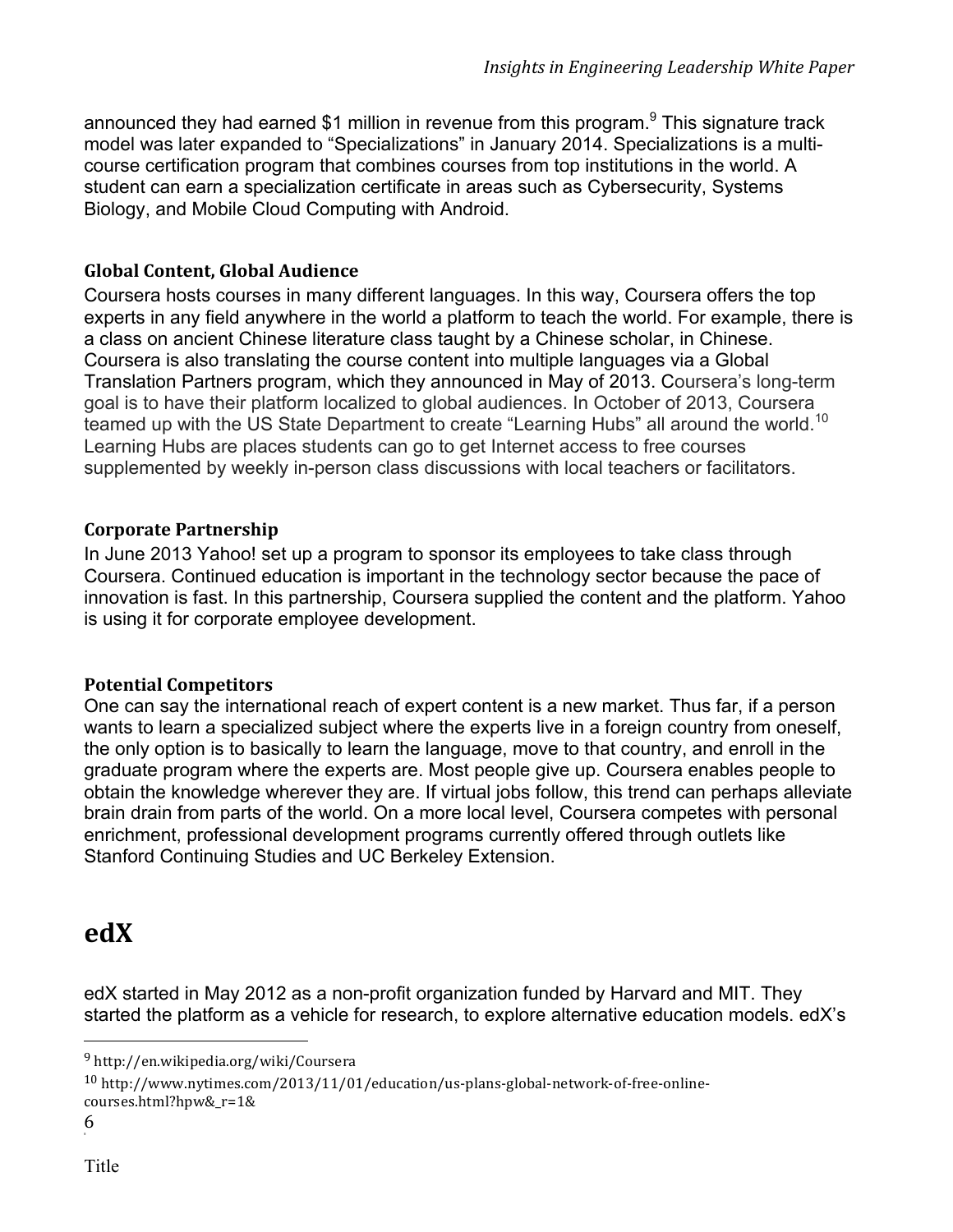platform is open-source and hosted on GitHub. The content is supplied by partner universities. The courses are synchronous, meaning it has a fixed start and end date and all students go through the material approximately at the same pace.

#### **Blended Classrooms**

edX's focus is on improving learning within the university framework. They use a "blended learning" model, where traditional classes are augmented with an online interactive component. Each week, edX releases a new learning sequence for a given course. The learning sequence is composed of short videos interspersed with exercises where students can practice the concepts immediately. In 2013, edX partnered with San Jose State University (SJSU) to offer 6.00xL Introduction to Computer Science and Programming as a blended course at SJSU. Initial results showed that, compared to previous semesters, fewer students fail. The percentage of students required to retake the course dropped from 41% under the traditional format to 9% for those taking the edX blended format<sup>11</sup>.

#### **Certifications**

The online version of edX issues verified certificates upon completion of a course but the certificate does not equate to course credit from the course partner university.

#### **Potential Competitors**

Since edX is more focused on supplementing traditional university courses, they are likely to compete with traditional course management software like Blackboard and Instructure. These companies currently supply course management, communications, and forums. It doesn't make sense to host course content and administration on two different servers. It will be very natural for edX to take over these markets.

### Section III: Technology

MOOCs are pushing the frontier on scaling education. A typical MOOC class has 20,000 students<sup>12</sup>. One MOOC has enrolled as many as 230,000 students at once. While it is relatively easy to deliver lecture videos online, many new components are necessary to make an online classroom work well.

### **Grading**

 <sup>11</sup> http://en.wikipedia.org/wiki/EdX

<sup>12</sup> http://www.katyjordan.com/MOOCproject.html

<sup>7</sup>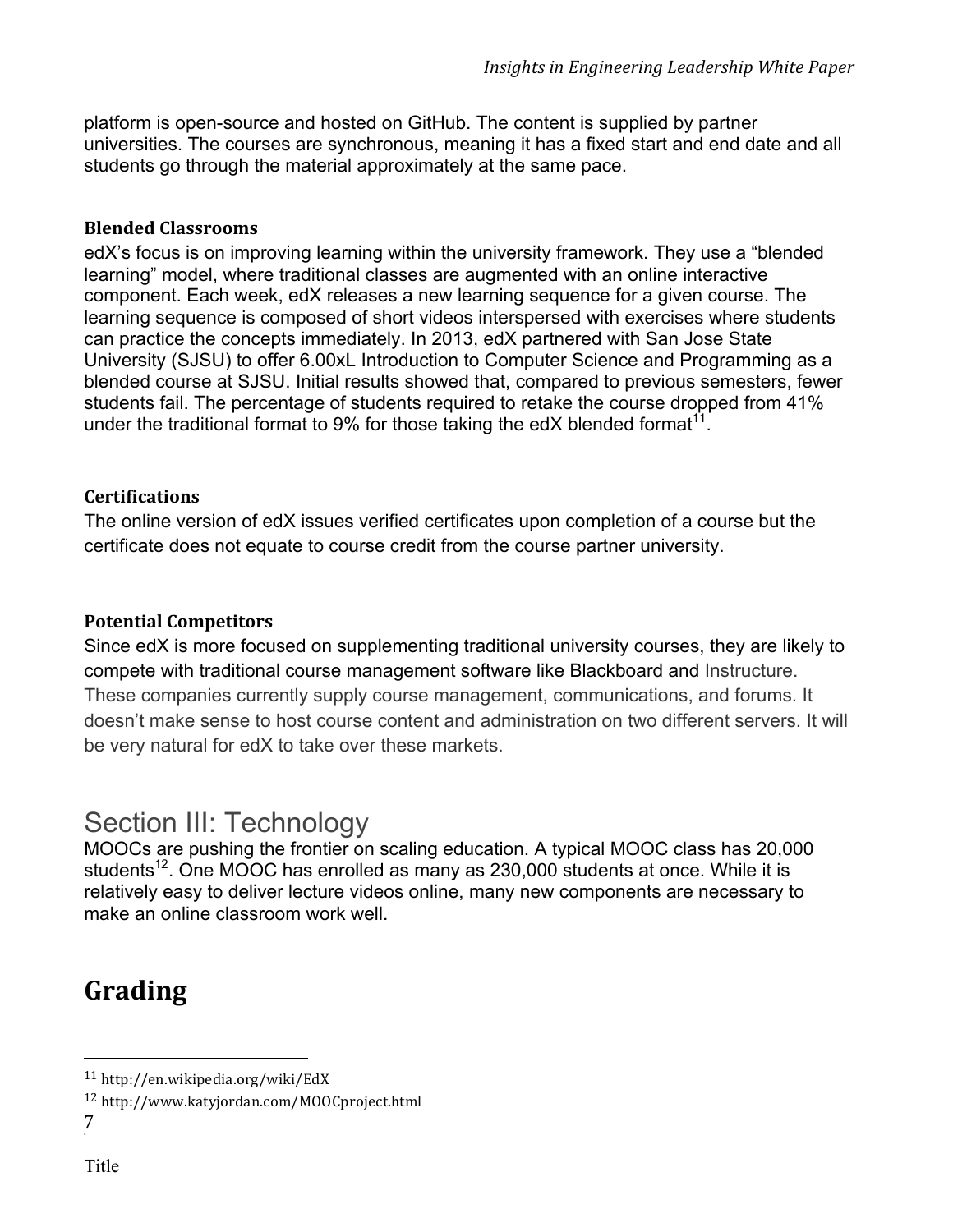In order for potential employers to trust the degree or certificate granted by an online entity, the student's knowledge on the subject will have to evaluated fairly. This is hard to do when students are not physically present in a room. Most MOOCs either automatically grade homework assignments, or employ a peer-to-peer grading model. At Udacity, programming assignments are graded automatically by executing the student's code in a sandboxed environment on Amazon Web Services<sup>13</sup>. Where automatic grading doesn't work, MOOCs usually ask students to grade one another's homework. This works by first anonymizing the assignment submissions, then asking each student to follow a detailed rubric to assign a score and give feedback on another student's work $^{14}$ .

### **Exams**

MOOCs are giving rise to exam proctoring software.<sup>15</sup> This is how MOOCs can ensure the coursework is being completed by the student who claims to be taking the course. Most certification granting programs will charge a fee to virtually proctor exams. ProctorU is an example of a company that connects proctors and students to facilitate realtime video proctoring. It charges \$60-\$90 per exam. Software Secure is another company that solves the proctoring problem by recording the exam, then later have three proctors watch timelapsed videos. By using this optimization, Software Secure lowers the cost of proctoring an exam to \$15.

# **Analytics**

Every interaction the student has with the online course is digital and logged, so there is lots of data to mine for meaningful patterns. Each MOOC platform runs its own analytics on student engagement and success metrics. In addition, the ALFA group at MIT offers MOOCdb which provides a platform for analyzing course offering data<sup>16</sup>.

<sup>13</sup> http://www.quora.com/Udacity/What-is-Udacitys-technology-stack

<sup>14</sup> http://help.coursera.org/customer/portal/articles/1163294-how-do-peer-assessments-work-

<sup>15</sup> http://www.nytimes.com/2013/03/03/technology/new-technologies-aim-to-foil-online-course-cheating.html

<sup>16</sup> http://groups.csail.mit.edu/EVO-DesignOpt/groupWebSite/index.php?n=Site.MOOCResearch

<sup>8</sup>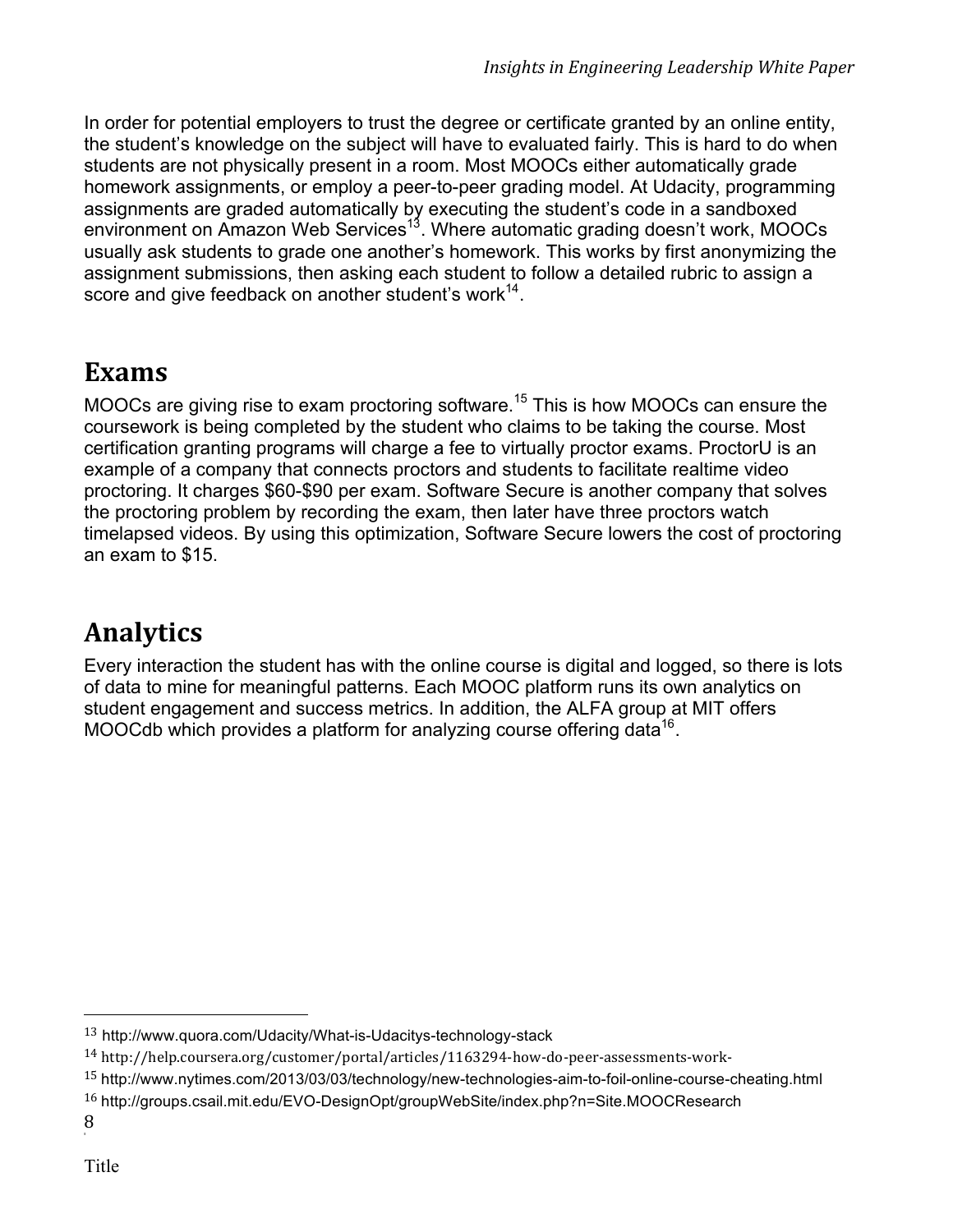Examples of the types of analytics available through MOOCdb. These figures were generated for edX 6.002x: Circuits and Electronics (Spring 2012), which had 154,763 registrants and a final certification count of 7,157.

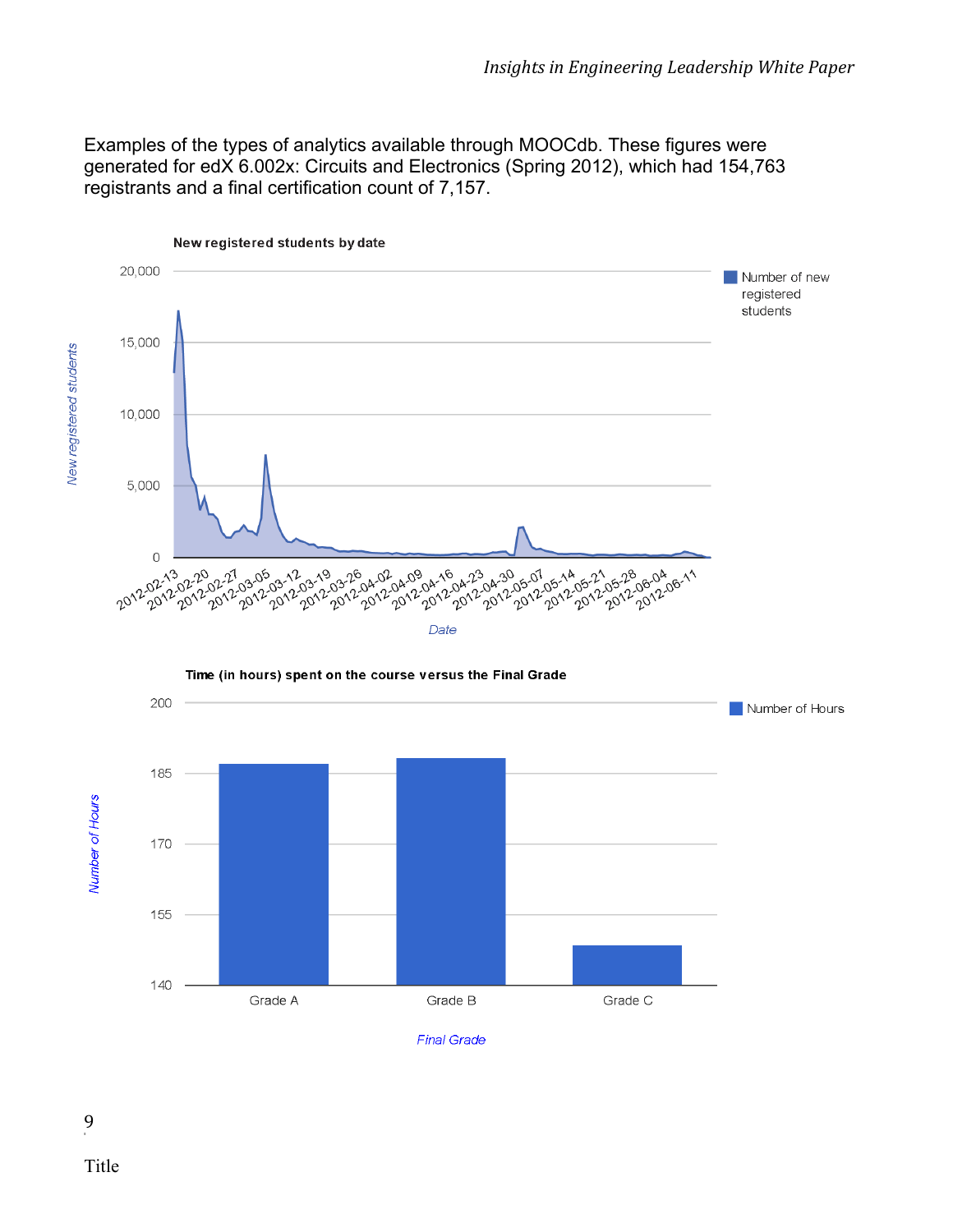# Section IV: Broad Contextual Factors

The rise of online education is fueled by a number of broader factors:

# **Rising Costs of College Education**

College costs have been rising at roughly 7% per year for decades.<sup>17</sup> College costs have risen much faster than family income. Affording these costs is a severe challenge for a large portion of the U.S. population and is a factor in why only a small fraction of the population receives a college education.

# **Demand for Job Retraining**

From 1990 to 2010, goods-producing industries such as mining, construction, and manufacturing lost 6 million jobs while service-producing industries gained 24 million jobs.<sup>18</sup> From 2010 to 2020, industries such as healthcare and social assistance, professional and business services, and construction are projected to grow rapidly while manufacturing is expected to continue its decline.<sup>19</sup>

The flow of jobs from one sector to another results in a demand for retraining. The needs of the population in this segment tie directly to the prospect of (near-term) employment using the skills gained in the retraining program. Online education offers some particular benefits for this segment of the population - the temporal shifting flexibility and ability to access content ubiquitously makes it possible to intersperse the retraining with other activities such as part-time or full-time work, job search, and the like. The opportunity cost for this group is fairly high and the time-saving aspects of online education are important.

Demand for retraining for women who leave the workforce due to childbirth and child-rearing. Over 25% of women quit work or are let go following a childbirth.<sup>20</sup> While many of these women subsequently return to the workforce within a year, a significant number choose to return to the workforce after a much longer gap. Like other workers needing retraining, the temporal shifting and ubiquitous content access aspects of online education are particularly attractive to this segment.

<sup>17</sup> http://www.forbes.com/sites/steveodland/2012/03/24/college-costs-are-soaring/

 $18$  wolframalpha query: "jobs by industry from 1990 to 2010 in the u.s."

 $19$  "Industry employment and output projections to 2020," Richard Henderson, Monthly Labor Review, January 2012, http://www.bls.gov/opub/mlr/2012/01/art4full.pdf

<sup>&</sup>lt;sup>20</sup> Table 5, "Maternity Leave and Employment Patterns of First-Time Mothers 1961-2008," Lynda Laughlin, October 2011, U.S. Census Bureau, https://www.census.gov/prod/2011pubs/p70-128.pdf

<sup>10</sup>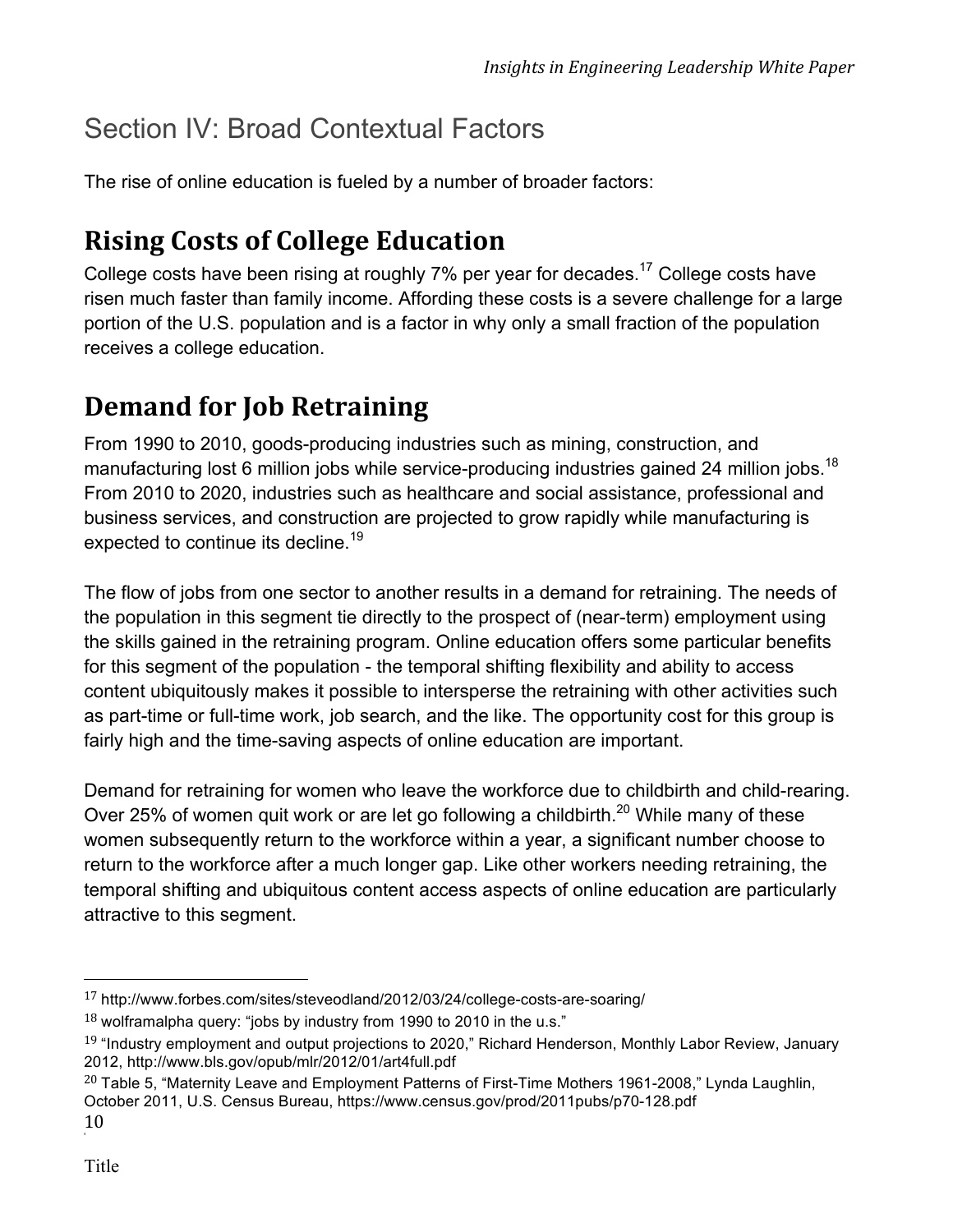# **Global Economy**

Vast swathes of rural America are underserved in terms of quality education.

Access to quality education in the developing world is difficult to come by. Online education has the potential to provide students in the developing world with access to skills and mentors.

This will have the effect of growing the global labor pool of qualified talent.

# Section V: Today vs. Future

### **Market Projection**

From the U.S. Dept. of Education Digest of Education Statistics 2012

- the gap between the numbers of High School graduates and Bachelor's degrees per year is about 1.6M
- the gap between the numbers of Bachelor's degrees and Masters degrees per year is 1M
- assuming these markets can be served at a cost of \$6000 per degree, the total market size is around \$15 B

Additionally, corporate training in the US is a \$62B market.

If online education has a 10% penetration rate into these markets, that would work out to about \$8B per year. Including the global market could double this number.

# **The Unbundling Of Education**

As discussed in a blog post by Aswath Damodaran, in addition to classes and course material, traditional educational institutions "bundle" services such as screening for quality, structured degree programs, student networking opportunities, career placement, entertainment, and life skills.

It is difficult for online education to match traditional universities in many of these aspects in the near or medium-term. For example, replacing the brand-value of education at a top-tier university is not going to be easy. Conversely, traditional educational institutions that provide fewer of these hard-to-replace services are more likely to be disrupted earlier.

Given the broad context of rising costs, flow of jobs between sectors, and global demand for quality education, online education as well as surrounding online and offline entities will continue to evolve to meet these challenges, with blended educational experiences featuring in this continuum of evolution.

# Section VI: Summarize and Predict Opportunity

11

Title